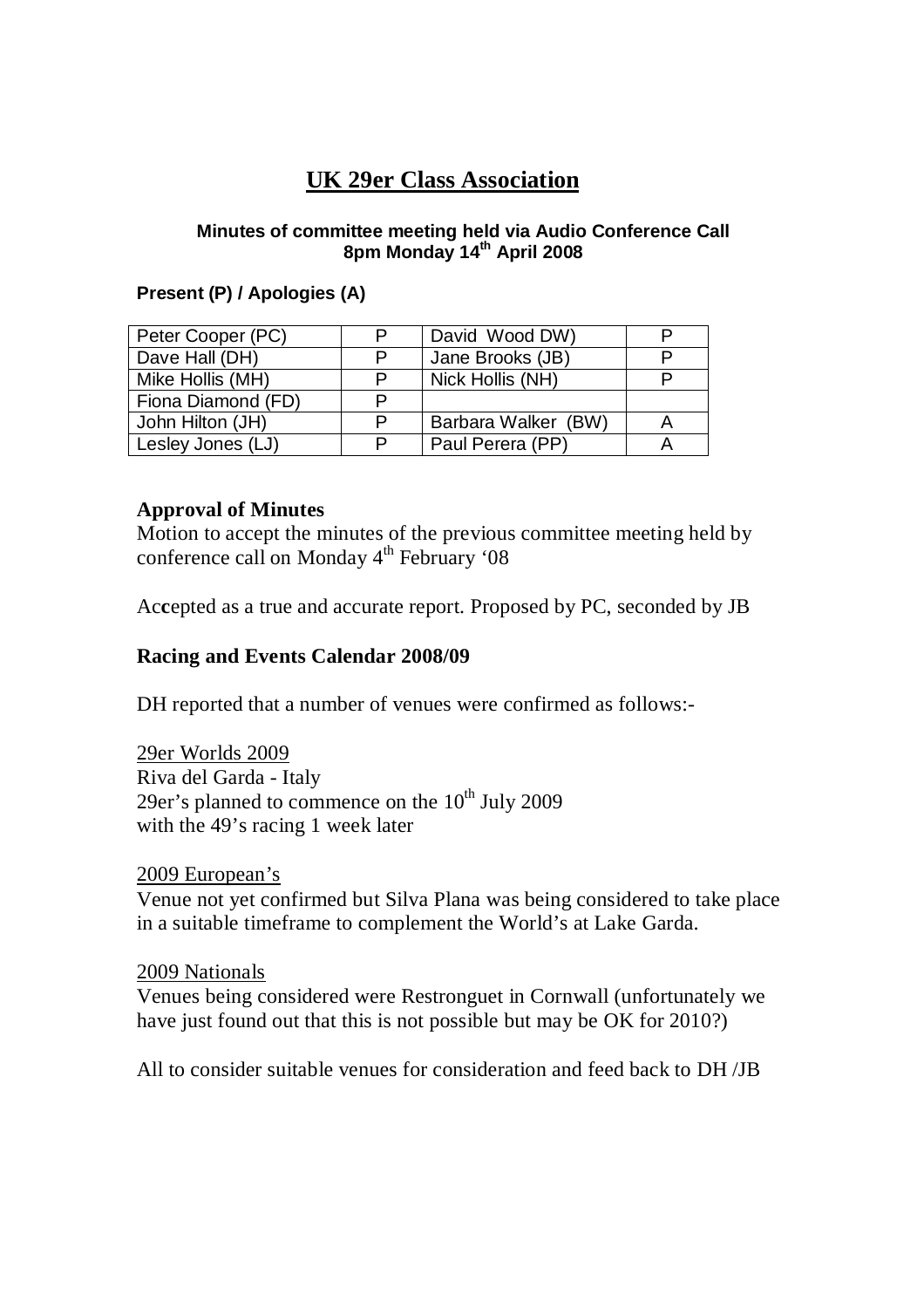The 29er Association have been invited to send a team to the 'Fat Face' event in Plymouth on the  $5<sup>th</sup>$  and  $6<sup>th</sup>$  of July.

F.D. to see if it is possible to add the information to the web site to allow sailors to register their interest

Please see attached information



# **Standard SI's and Competitors Conduct**

PC said that he had met with Simon Wergan who stated that the RYA is very aware of potential problems surrounding the behaviour and conduct of sailors.

It was suggested that a statement describing the sailor's responsibilities in this area should be included in the Standard S.I.'s as well as in the 29er Association Year Book – PC to consider wording.

Also the committee felt that if there were any breaches of 'acceptable behaviour' this should be severely dealt with.

## **Website**

FD said that there were no issues to report concerning the web site.

FD would like to prepare a new format area on the web site devoted to the Open Events and Open Training but needs to liase with BW (on her return) before making these changes.

NH asked if there was a possibility for coaches to be allowed access to the web site to gain information / details of sailors attending the open training sessions.

MH said that on the web site there was some pertinent information, which was still relevant and important, but due to the format of the site this info does 'slide' down the web site when new information is placed on the web page.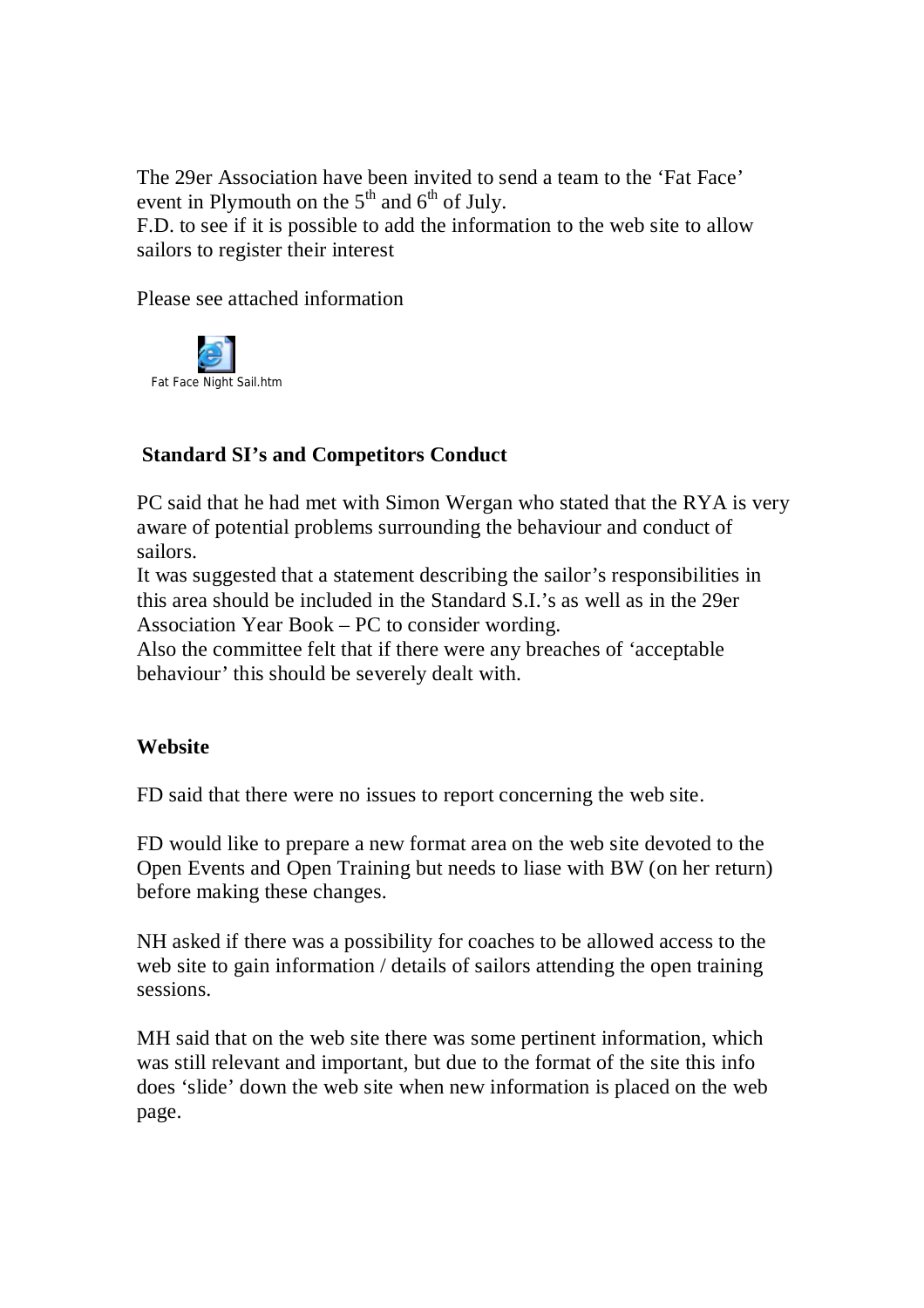LJ said that further works needs to be done to ensure that sailors embarking on these events are fully paid up members of the 29er Class Association.

FD said that she would have a look at these and see what could be achieved.

# **Membership**

LJ said that the class association membership was extremely healthy and there are currently 123 members (individual and family members).

With regard to data protection issues it was agreed that only the minimum information to identify sailors be made available to third parties.

This information to be Christian name, Surname and Date of Birth

MH suggested that we might need to change the format of the questions we ask on out membership and event forms.

FD asked if the current Entry Information we ask for is in line with data protection policy?

PC said that he had spoken to Jan Lasko who confirmed that everything is in order with respect to the Data Protection Act.

## **Treasurers Report**

MH said that the class association funds are healthy currently being in excess of £28,000 across 4 bank accounts.

## **International Affairs**

Apologies from PP, this will be covered at our next meeting.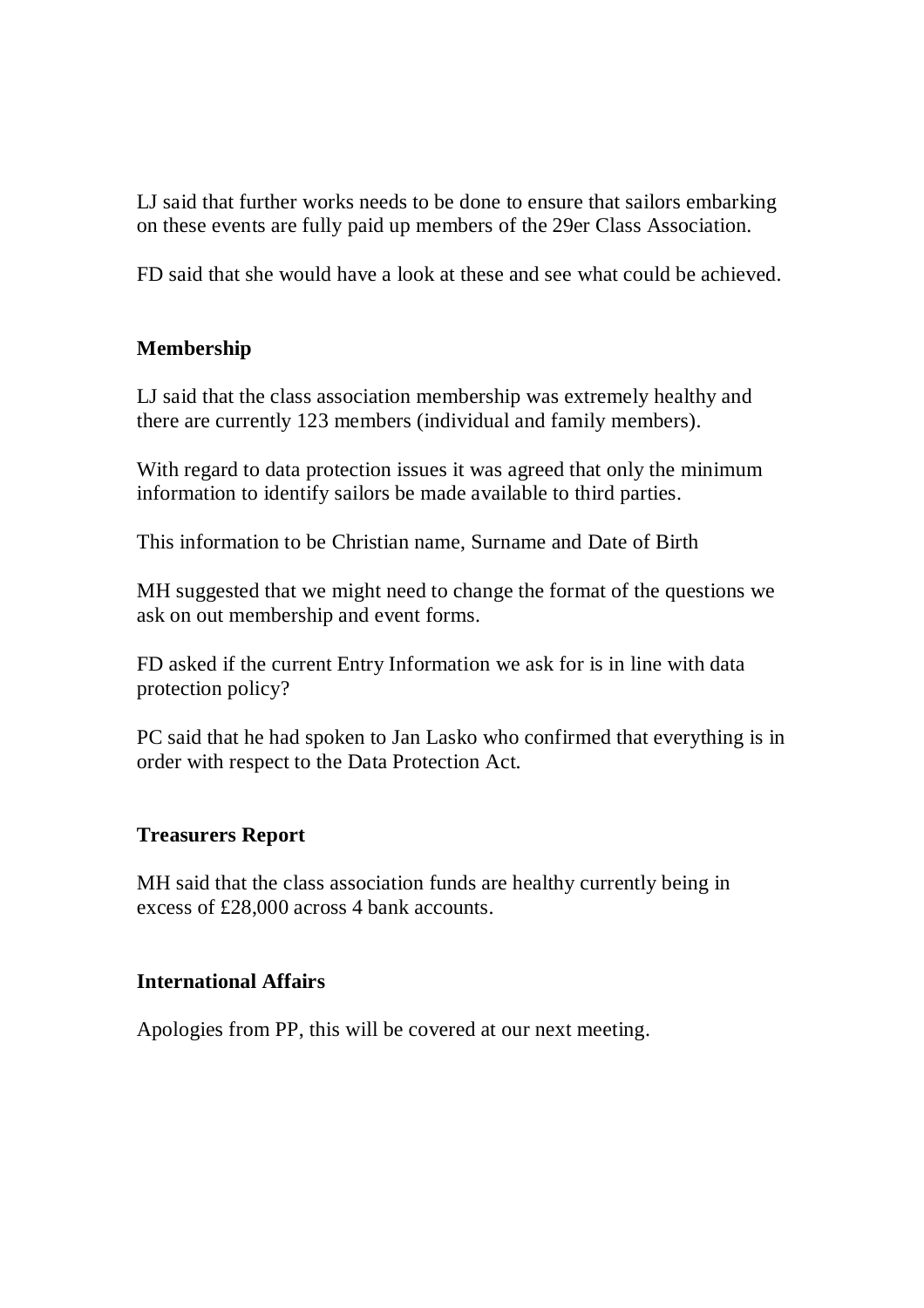# **Training and RYA Update**

BW had sent her apologies but PC stated that Simon Wergan is pleased with the class association's efforts in making the Open Training events widely available.

These events have also been extremely well supported.

Thanks to JB who has been instrumental in promoting venues and coaches for additional Northern based venues.

Please see attached email from PC/BW with venues dates and coaches.



# **Committee Members**

PC said that both he and LJ would be standing down at the AGM and asked if anyone knew parents who would consider standing for election to the committee, and if so would they please approach them on an informal basis. MH suggested that we could also advertise these vacancies on the web site and additionally we should ask for Sailors to put themselves forward to represent the views of the members.

Additionally we should put details of the AGM, date, time and venue in the registration Pack for the Nationals to encourage both sailors and parents to attend.

## **AOB**

#### Noble Marine

PC said that Noble Marine were prepared to Sponsor Bow Numbers for the National Championships. There was a discussion about the most appropriate size for these numbers.

NH said that they should not be smaller than 250mm i.e. the normal size for numbers on the 29er sail.